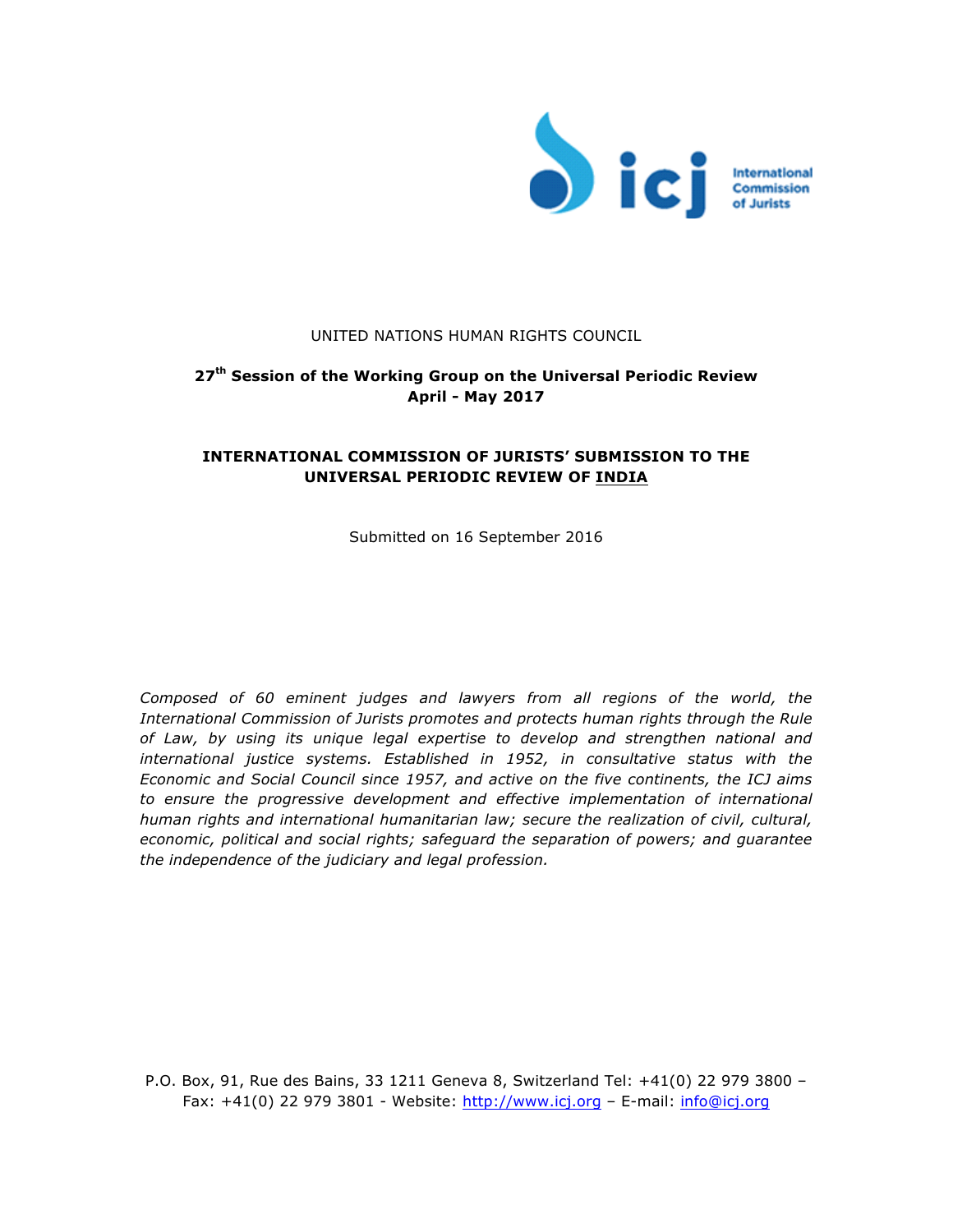### **SUBMISSION OF THE INTERNATIONAL COMMISSION OF JURISTS TO THE UNIVERSAL PERIODIC REVIEW OF INDIA**

### **Introduction**

- 1. The International Commission of Jurists (ICJ) welcomes the opportunity to contribute to the Human Rights Council's (HRC) Universal Periodic Review (UPR) of India.
- 2. In this submission, the ICJ raises concern about the following issues:
	- a. discrimination and violence based on sexual orientation and gender identity;
	- b. death penalty;
	- c. impunity and accountability;
	- d. freedom of speech, expression and association;
	- e. international human rights instruments.
- 3. With respect to each of the above-mentioned concerns, the ICJ calls upon the Working Group on the UPR and the Human Rights Council to make a number of recommendations to the Indian authorities.

#### **(a) Discrimination and violence based on sexual orientation and gender identity**

#### **Criminalization of same-sex relations**

- 4. In its second UPR, the Government of India accepted a recommendation to "Study the possibility of eliminating any criminalisation of same sex relations". Despite this commitment, at the time of writing, same-sex relations continued to be criminalized in the country.
- 5. Section 377 of the Indian Penal Code criminalizes voluntary "carnal intercourse against the order of nature".<sup>1</sup> This provision has been used as a tool to persecute, including through prosecutions, persons for their real or perceived sexual orientation and gender identity, including through blackmail, extortion, and police abuse. The Supreme Court in its 2014 decision in *National Legal Services Authority v Union of India* (the NALSA case) acknowledged this, noting that Section 377 was "used as an instrument of harassment and physical abuse against Hijras and transgender persons".<sup>2</sup>
- 6. In 2013, 13 men were arrested under section 377 in Hassan.<sup>3</sup> In July 2014, the Bangalore police arrested eight people under section  $377<sup>4</sup>$  In this case, seven men were blackmailing the eighth after having sex with him. In October 2014, a man was arrested under section 377 after his wife caught him having an affair with another man on camera.<sup>5</sup> According to data published by India's National Crime Records Bureau, 1148 cases were reported under section 377 in 2014, and 1347 cases were reported in 2015. $^6$
- 7. In 2009, the Delhi High Court in the case of *Naz Foundation v. Government of NCT of New Delhi and Others* had read down Section 377 to exclude consensual same-sex intercourse from the range of conduct criminalized. However, in 2013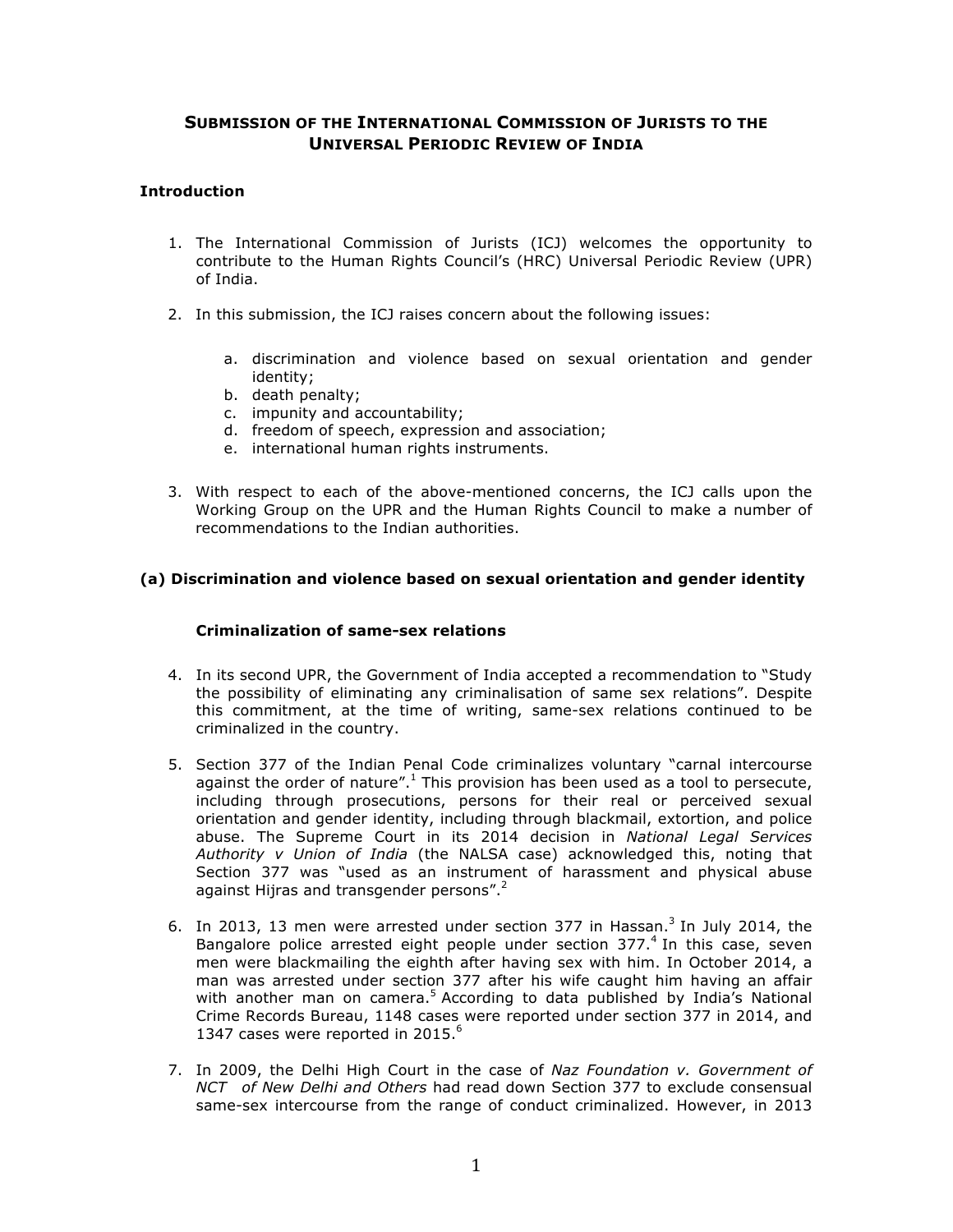on appeal, the Supreme Court reversed the 2009 Delhi High Court ruling and effectively recriminalized homosexuality.<sup>7</sup> In February 2016, the Supreme Court admitted the curative petition filed by the petitioners, and referred it to a larger bench.<sup>8</sup> The larger bench is yet to be constituted.

- 8. There have been at least two attempts to amend section 377 at the legislative level. In December 2015 and then in March 2016, Shashi Tharoor, an MP from the opposition Congress party, attempted to introduce a Bill to repeal Section 377 in the Lower House of Parliament.<sup>9</sup> In both cases the Lok Sabha voted against the introduction of this Bill.
- 9. By allowing the criminalization of consensual same-sex conduct, section 377 has facilitated numerous human rights violations, including violations of the nondiscrimination principle and of the rights to equality before the law and equal protection of the law, liberty and security of person, free expression, health, and privacy. Section 377 has also perpetuated homophobic and transphobic attitudes in India, leading to discrimination and violence against LGBT individuals.<sup>10</sup> It has created an environment in which State authorities, including the police, not only fail to protect LGBT individuals, but perpetrate further human rights violations against them with impunity.
- 10. The Indian government has also not promoted protections against discrimination and violence on the basis of sexual orientation and gender identity as a member of the Human Rights Council. It abstained during the vote on Human Rights Council Resolution 32/2 of 30 June 2016 on Protection against violence and discrimination based on sexual orientation and gender identity.

#### **Transgender rights**

- 11. In 2014, in the NALSA case, the Indian Supreme Court affirmed transgender persons' right to their self-identified gender, and directed the government to grant legal recognition of the same and take specific steps to ensure equality and non-discrimination for transgender persons. It also directed the state and central governments to take some concrete steps to address the marginalization of transgender persons. $^{11}$
- 12. Since then, while some governmental agencies have taken important steps towards implementing the NALSA decision, several promises in the decision remain unrealized.<sup>12</sup> ICJ interviews and media reports indicate that, along with the perpetuation of social stigma and discrimination, violence and abuse by law enforcement officials, including the police, and private actors continue to be prevalent and are often perpetrated with impunity against members of the transgender community in India. Individuals also continue to be at risk because of criminalization under various laws, including Section 377 and laws criminalizing beggary and sex work. In the State of Karnataka, for example, the police continue to be allowed to record the names of "eunuchs" in the jurisdiction, purportedly "in order to prevent or suppress or control undesirable activities".<sup>13</sup>
- 13. In April 2015, the Rajya Sabha, the Upper House of Parliament, unanimously passed a "Rights of Transgender Persons Bill". This was a private members' bill, and aimed to implement some of the core promises of the NALSA decision. This Bill was later introduced in the Lok Sabha, but has not been passed.<sup>14</sup>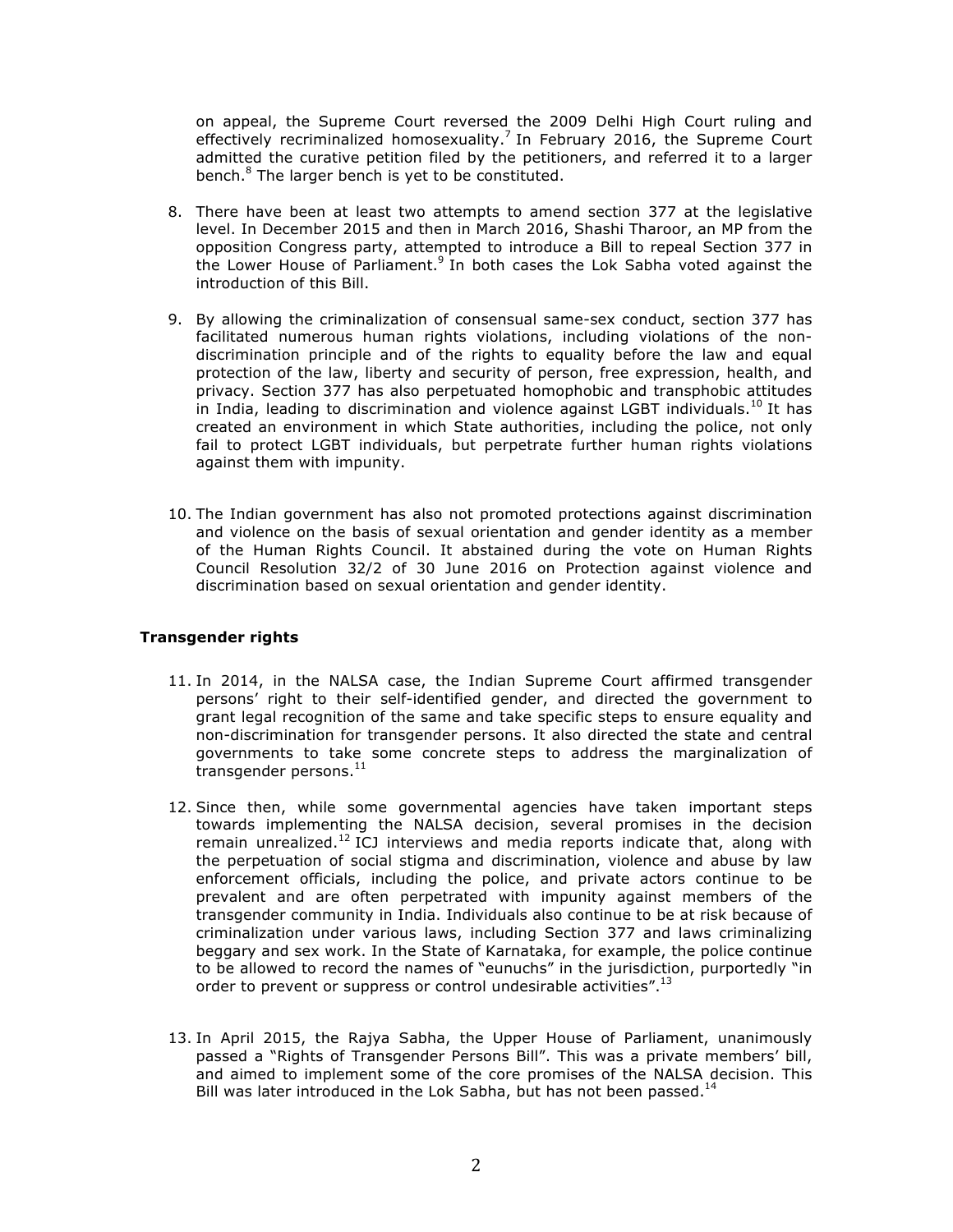- 14. Later in 2015, the Ministry of Social Justice and Empowerment made available on its website another draft of a Union (central government) Bill on the same subject, with some amendments, asking for public inputs. This initiative was widely criticized since the public consultation time initially allowed was only two weeks –and therefore inadequate; however, the consultation time was eventually extended by another week. In July 2016, a government version of the Transgender Persons (Protection of Rights) Bill 2016, was approved by the parliament, and has now been introduced in the Lok Sabha.
- 15. However, the Bill's definition of who is a "transgender person", and the process of gender recognition it outlines are inconsistent with the principle of self-recognition of gender identity, as well as the spirit of the NALSA decision. The provisions of the Bill do not allow persons seeking a change in the gender identity assigned to them at birth to identify as male or female, but only as transgender. The Bill requires a recommendation from two authorities – a District Magistrate and a District Screening Committee – before a certificate of identity can be issued. Furthermore, the lack of adequate provisions on employment, education, antidiscrimination measures, as well as the lack of penalties for offences committed, are deeply problematic and at odds with the Supreme Court's directions in the NALSA judgment.<sup>15</sup>

### **(b) Death penalty<sup>16</sup>**

- 16. India has carried out two executions since 2012: Afzal Guru (2013) and Yakub Memon (2015). Afzal Guru was convicted and sentenced under the Prevention of Terrorism Act, and Yakub Memon under the Terrorist and Disruptive Activities Act. Both laws have since been repealed and were heavily criticized because their provisions violated human rights law.<sup>17</sup> According to the National Crime Records Bureau, 95 people were sentenced to death in 2014.<sup>18</sup>
- 17. In 2014, in the case of *Shatrughan Chauhan*, the Supreme Court laid down important guidelines for safeguarding the interest of the death row convicts.<sup>19</sup> A 2015 Law Commission of India's report also recommended that "the death penalty be abolished for all crimes other than terrorism related offences and waging war". $^{20}$
- 18. Despite these developments, India continues to retain the death penalty for several offences, $21$  including for some non-lethal crimes.<sup>22</sup> Moreover, the number of offences that can result in the imposition of the death penalty upon conviction has increased. For example, the 2013 Criminal Law Amendment Act introduced the death penalty as a possible punishment for certain categories of rape.<sup>23</sup> In 2016, the Bihar Excise (Amendment) Act, 2016 and the Anti-Hijacking Act both introduced the death penalty for acts that do not constitute "most serious crimes" as defined under international human rights law. $^{24}$

#### **(c) Impunity and accountability**

19. Several "special laws" in India operate in regions "experiencing conflict", including the northeast, Kashmir and certain central Indian states. These include the Armed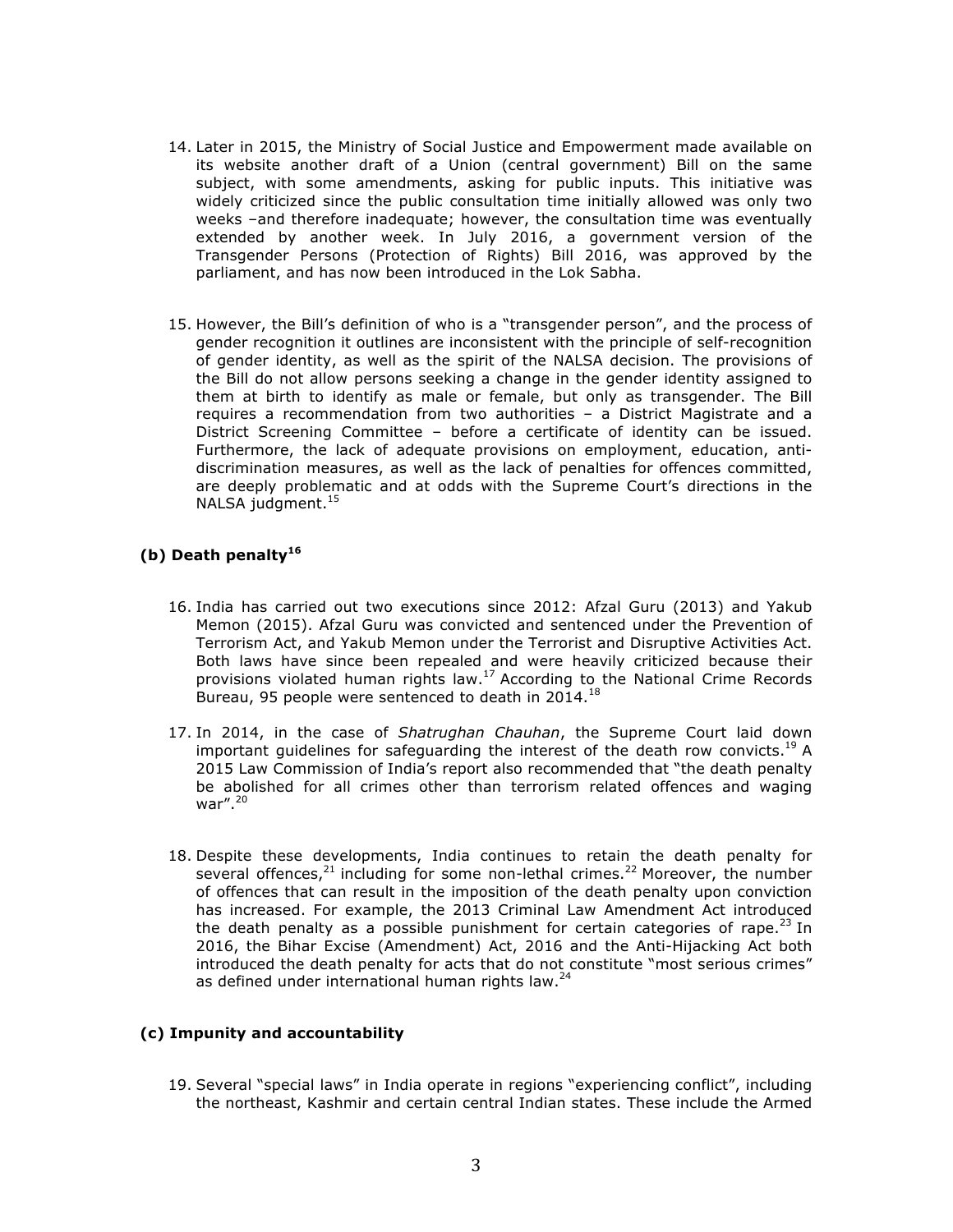Forces Special Powers Act, 1958 (AFSPA); the Jammu and Kashmir (J&K) AFSPA, 1990; the J&K Public Safety Act; the National Security Act; the Unlawful Activities Prevention Act; and several state-level "Disturbed Areas" Acts.

- 20. Some contain vague provisions giving security forces overly broad powers inconsistent with the Indian authorities' obligation to respect the right to life;<sup>25</sup> others authorize long periods of administrative detention, $26$  and facilitate several other human rights violations, including rape, torture, extrajudicial killings, and enforced disappearances. To date, many instances disclosing credible evidence of such violations remain uninvestigated.<sup>27</sup>
- 21. The AFSPA (both 1958 and 1990) gives armed forces the power to arrest without warrant, to enter and search any premises, and in certain circumstances, "fire upon or otherwise use force, even to the causing of death", in "disturbed areas".  $^{28}$ While it was reported that the AFSPA had been lifted in the state of Tripura, $^{29}$  no implementing notification to this effect has been passed and the state remains militarized.
- 22. These laws also contain sanction provisions meaning they require permission from the government before any member of the security forces can be prosecuted in a civilian court for certain crimes, including offences arising from the commission of grave human rights violations.  $30$  Sanction provisions serve to entrench impunity as they are rarely, if ever, granted in the case of human rights violations.
- 23. Laws governing the armed forces such as the Army Act also contain provisions allowing members of the armed forces charged in connection with complaints of grave human rights violations to be tried in military courts instead of civilian courts. While there has been at least one instance of a military court finding army personnel guilty of human rights violations in Kashmir, <sup>31</sup> people accused of offences arising from serious human rights violations should be tried in civilian courts.<sup>32</sup>
- 24. The National Human Rights Commission has limited powers to investigate allegations of human rights violations by the Armed Forces. $3$
- 25. In 2012, the NGO Extra Judicial Execution Victims Family Association and Human Rights Alert filed a petition at the Supreme Court of India, alleging that between 1979 and 2012, security forces in Manipur extra-judicially executed 1528 people. In 2013, a court-appointed fact-finding commission studied six of these cases, and found that the deaths were not lawful.<sup>34</sup> In a 2016 order, the Supreme Court asked for more information about each of these cases, and noted that all deaths caused by armed forces should be investigated.<sup>35</sup> The case is still pending.
- 26. In the state of Chhattisgarh, where security forces exercise broad powers in the name of "counter insurgency" operations, reports of extrajudicial killings and sexual violence are rarely investigated.<sup>36</sup> Since 2012, there have been multiple instances of lawyers,  $37$  activists,  $38$  and journalists working on human rights violations being harassed and threatened.<sup>39</sup>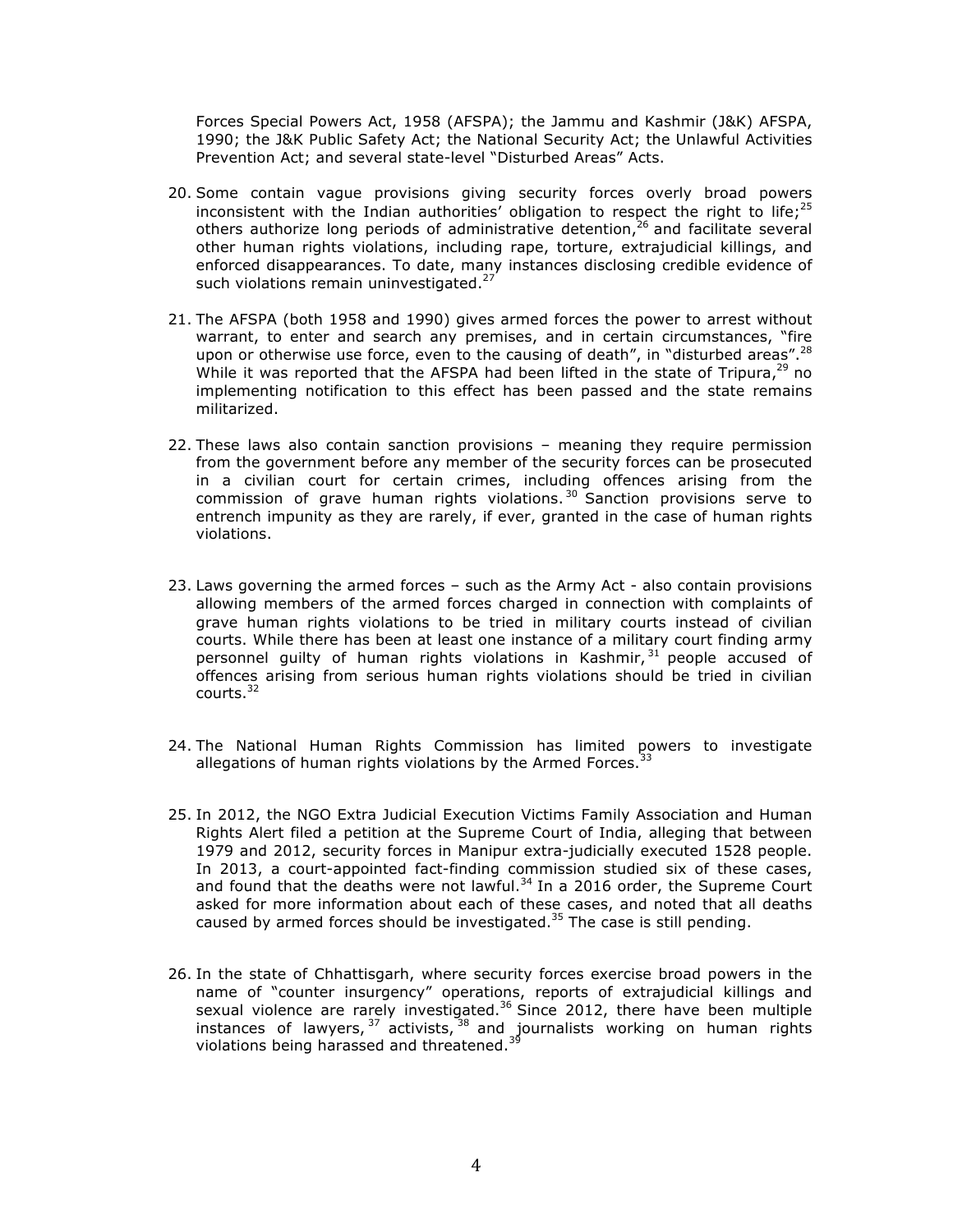27. Following the killing of Burhan Wani in July 2016, security forces in Kashmir used excessive and lethal force in response to large-scale public demonstrations. There were instances of stone pelting from some protestors as well. At the time of writing, over 78 people were killed and over 10,000 injured.<sup>40</sup> Pellet guns  $$ considered non-lethal by the government – are responsible for over 50% of these injuries, which have included blindness and other serious eye damage. $41$  Children and passers-by were also injured, and reports indicate that security forces attacked ambulances and hospitals.<sup>42</sup>

#### **(d) Freedom of speech, expression and association**

- 28. The state has used a variety of means, including bringing criminal charges of "sedition" and "defamation" against human rights defenders, NGOs, journalists and others to silence dissent.<sup>43</sup> Section 295A of the Indian Penal Code - a provision criminalizing "blasphemy" - has also been used to target speech deemed "offensive" of "religious sentiments". <sup>44</sup> Restrictions introduced in legislation pertaining to the funding of NGOs have been used to limit the space and functioning of civil society.
- 29. For example, using the bureaucratic obstacles and vague and overbroad provisions of the Foreign Contribution Regulation Act (FCRA) - the law governing foreign funding to non-governmental organizations in India – the government cancelled the registration of about 4000 groups in 2012 and 10,000 groups in 2015.<sup>45</sup> The FCRA has been used to disproportionately target and harass NGOs and activists critical of governmental priorities and policies - including Greenpeace, Lawyers Collective, and Sabrang Trust.<sup>46</sup>
- 30. The State has also imposed long curfews, limitations on Internet, and phones, restrictions on newspapers,<sup>47</sup> and arrested a prominent human rights defender.<sup>48</sup>

### **(e) International instruments**

- 31. India has not ratified the Convention against Torture and Other Cruel Inhuman or Degrading Treatment or Punishment (CAT); and the International Convention for the Protection of All Persons from Enforced Disappearance. It has not signed the International Convention on the Protection of the Rights of All Migrant Workers and Members of Their Families; the Optional Protocol of the CAT; the Second Optional Protocol to the International Covenant on Civil and Political Rights; and the Rome Statute of the International Criminal Court.
- 32. In its second UPR, the Government of India accepted a recommendation to finalize the ratification of the Convention against Torture and other Cruel, Inhuman or Degrading Treatment or Punishment. However, torture is still not specifically criminalized. The first draft of the Prevention of Torture Bill 2010 was inconsistent with the CAT and other applicable international human rights law on several grounds. After representations from civil society groups, the government released a revised version with several improvements.<sup>49</sup> However, as yet, no action has been taken to enact the Bill.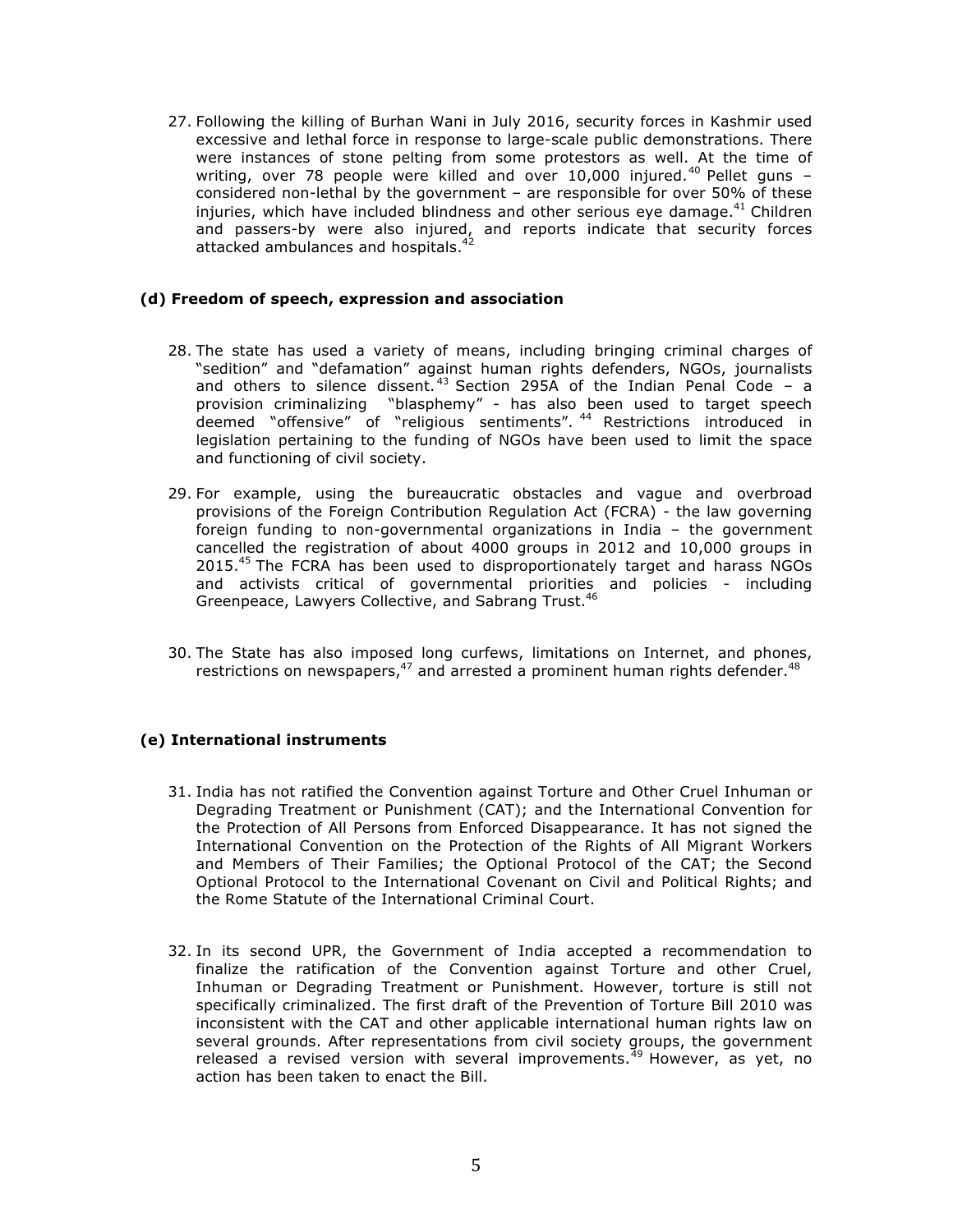33. In its second UPR, the Government of India accepted a recommendation to continue cooperating with Special Procedures and accept, in particular, requests for visits from Special Rapporteurs. India has issued a standing invitation to all Special Procedures. However the Special Rapporteur on torture reported that India has been unresponsive to requests for a visit. $50$ 

#### **Recommendations**

- 34. The ICJ therefore calls upon the Working Group and the Human Rights Council to recommend to the Indian authorities the following;
- a. Decriminalize consensual same-sex sexual conduct;
- b. Engage in meaningful public consultation with members of the transgender community, with a view to substantially revising the Transgender Persons (Protection of Rights) Bill, 2016, to bring it in line with the NALSA decision and international human rights law;
- c. Immediately declare a moratorium on executions with a view to abolishing the death penalty for all crimes and in all circumstances; commute all subsisting death sentences;
- d. Repeal the AFSPA and other state and central level laws which similarly violate international human rights law;
- e. Conduct prompt and independent investigations in all instances disclosing credible evidence of human rights violations perpetrated by or with the alleged involvement of the security forces; hold perpetrators to account, and respect the rights of victims including to compensation;
- f. Repeal section 197 of the Code of Criminal Procedure, and other sanction provisions; and grant permission in all pending applications relating to allegations of gross human rights violations;
- g. Repeal or amend sections the Army Act 1950 to ensure that military tribunals do not have jurisdiction to investigate or prosecute allegations of gross violations of human rights;
- h. Repeal section 124(A) [sedition], 499 and 500 [criminal defamation] and 295A [speech and acts outraging religious sentiments], and conduct a thorough and consultative review of Indian law with a view to reforming provisions that limit freedom of speech and expression in a manner inconsistent with international human rights law;
- i. Repeal the FCRA and ensure laws regulating non-governmental organizations are not used in an arbitrary or discriminatory manner against NGOs critical of the government and to silence dissent;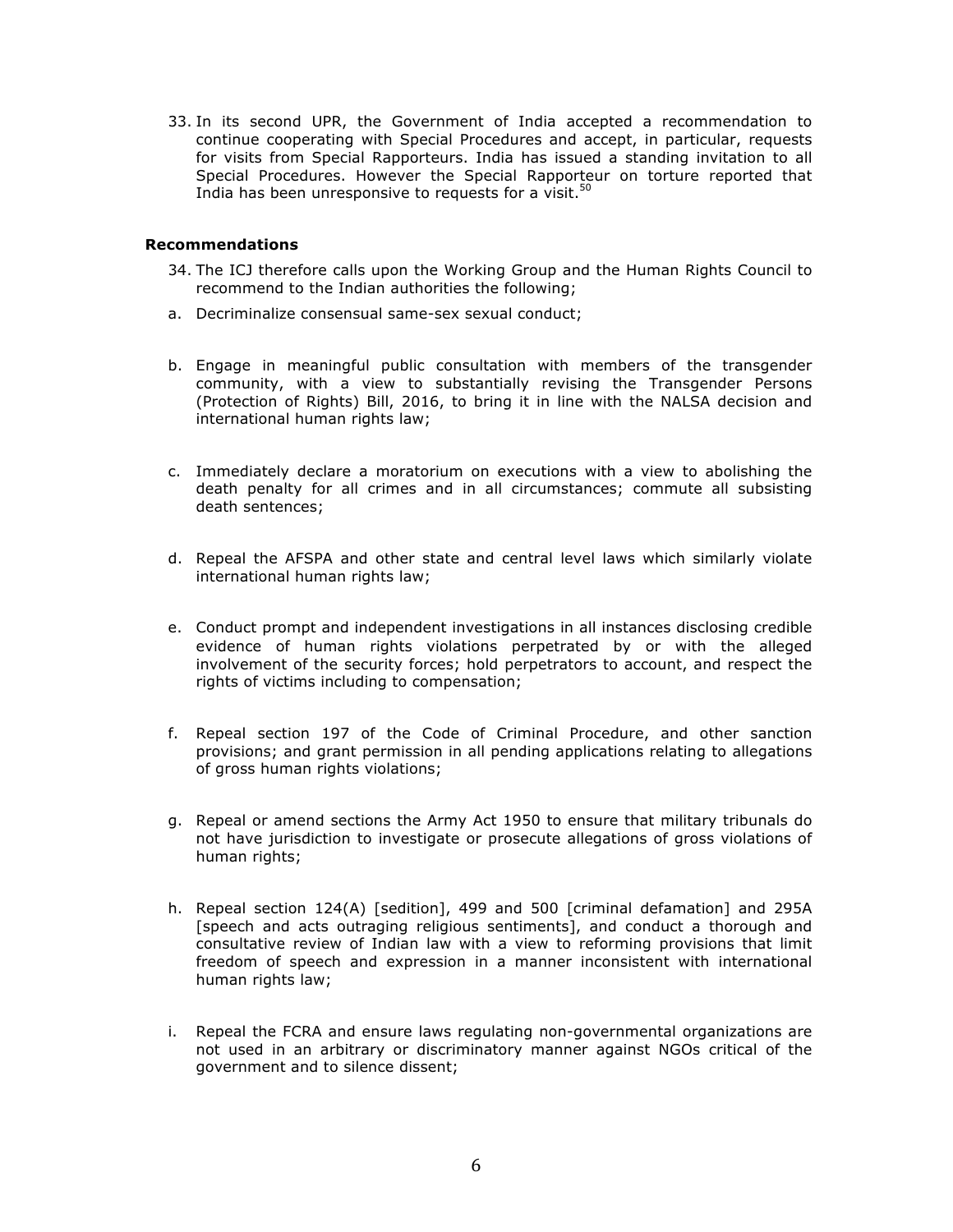j. Become a party to the CAT; OPCAT; the Second OP to the ICCPR; the CED; the Migrant workers convention; and the Rome Statute; and facilitate the visits of all UN Special Procedures

# **ENDNOTES**

 <sup>1</sup> "Section 377, Indian Penal Code: Unnatural offences - Whoever voluntarily has carnal inter-course against the order of nature with any man, woman or animal, shall be punished with imprisonment for life, or with imprisonment of either description for a term which may extend to ten years, and shall also be liable to fine. Explanation - Penetration is sufficient to constitute the carnal intercourse necessary to the offence described in this section."

<sup>2</sup> *National Legal Services Authority v UOI*, available here: http://supremecourtofindia.nic.in/outtoday/wc40012.pdf. The court said "this case would demonstrate that Section 377, though associated with specific sexual acts, highlighted certain identities, including Hijras and was used as an instrument of harassment and physical abuse against Hijras and transgender persons," at para 18.

<sup>3</sup> For more details about the case, see: http://altlawforum.org/gender-and-sexuality/13people-arrested-under-section-377-of-the-indian-penal-code-in-november-2013/.

 $4$  For more details about this case, and why the use of 377 was so problematic, see page 26 of CSMR, "Dignity First" available at https://www.scribd.com/document/249770116/Dignity-First-One-Year-of-Resistance-to-Re-Criminalisation-of-LGBT-Lives.

<sup>5</sup> See: http://www.firstpost.com/living/booked-under-section-377-bangalore-techies-storygets-extra-punch-thanks-to-outdated-law-1780029.html.

 $6$  The NCRB only started publishing this data in 2014. It can be accessed here: http://ncrb.gov.in/StatPublications/CII/CII2015/FILES/Table%201.3.pdf.

<sup>7</sup> *Suresh Kumar Koushal v Naz Foundation*, available here: http://judis.nic.in/supremecourt/imgs1.aspx?filename=41070. The Court reversed the 2009 judgment of the High Court, adding "the competent legislature shall be free to consider the desirability and propriety of deleting Section 377 IPC from the statute book or amend the same as per the suggestion made by the Attorney General".

8 See: http://www.thehindu.com/news/national/supreme-court-refers-plea-against-section-377-to-5judge-bench/article8183860.ece. For more details on the case and its background, see the following ICJ briefing paper: http://icj2.wpengine.com/wpcontent/uploads/2016/03/India-QA-art-377-Advocacy-Analysis-brief-2016-ENG.pdf.

<sup>9</sup> March 2016 vote: http://indianexpress.com/article/india/india-news-india/decriminalisinghomosexuality-lok-sabha-votes-against-shashi-tharoors-bill-again/; December 2015 vote: http://indianexpress.com/article/india/india-news-india/shashi-tharoors-bill-to-decriminalisehomosexuality-defeated-in-ls/.

 $10$  This includes instances of blackmail, extortion, and violence: for example, http://www.reuters.com/article/us-gay-rights-india-idUSKBN0MY00P20150407; http://www.businessinsider.com/r-blackmail-and-abuse-gay-sex-ban-in-india-stirs-violence-2015-4?IR=T; http://america.aljazeera.com/articles/2014/4/17/living-in-fearlgbtsinindia.html.

<sup>11</sup> *National Legal Services Authority v UOI*, available here: http://supremecourtofindia.nic.in/outtoday/wc40012.pdf. Among other things, the Court held that "(1) Hijras, Eunuchs, apart from binary gender, be treated as "third gender" for the purpose of safeguarding their rights under Part III of our Constitution and the laws made by the Parliament and the State Legislature. (2) Transgender persons' right to decide their selfidentified gender is also upheld and the Centre and State Governments are directed to grant legal recognition of their gender identity such as male, female or as third gender. (3) We direct the Centre and the State Governments to take steps to treat them as socially and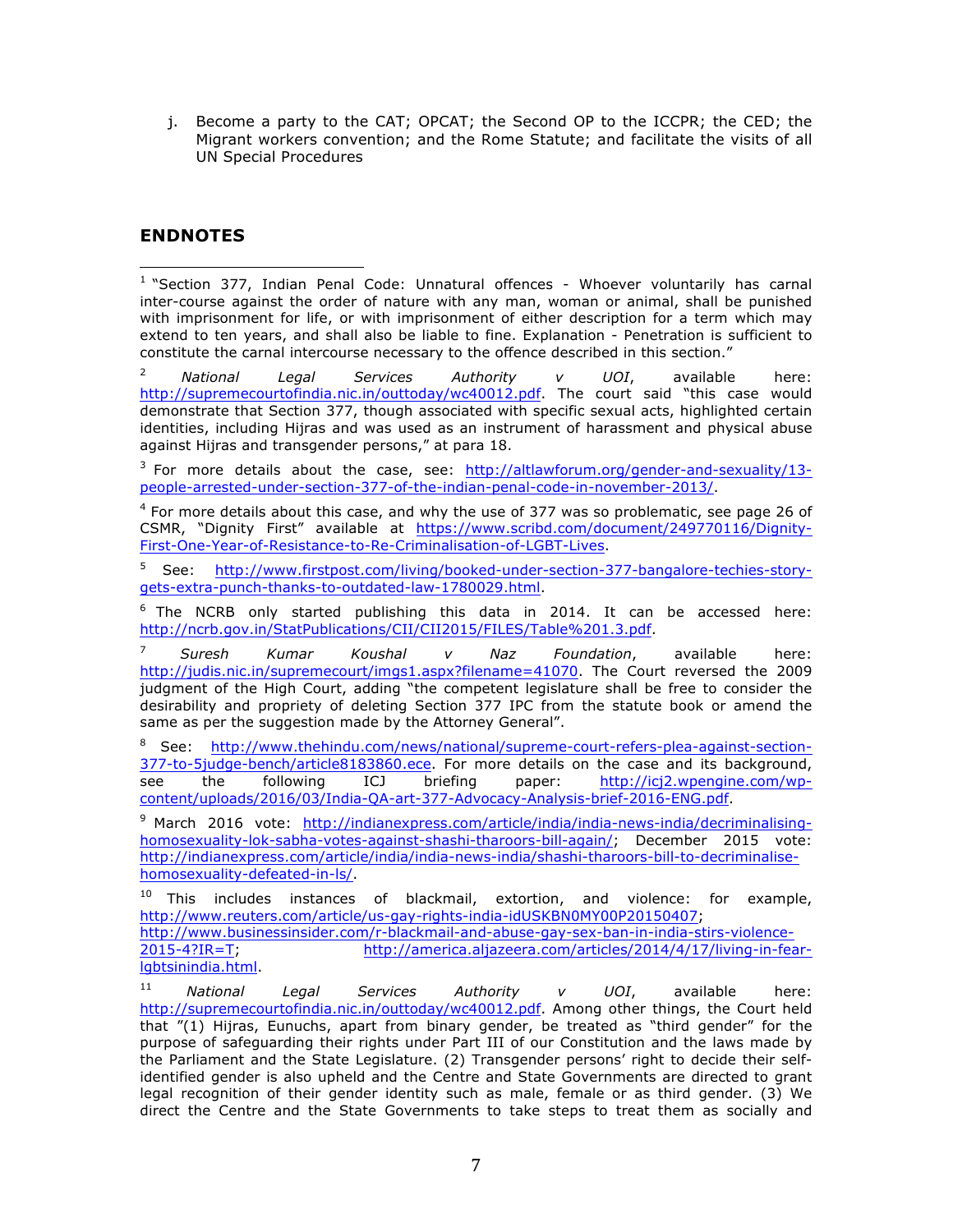<u> 1989 - Andrea Santa Andrea Andrea Andrea Andrea Andrea Andrea Andrea Andrea Andrea Andrea Andrea Andrea Andr</u> educationally backward classes of citizens and extend all kinds of reservation in cases of admission in educational institutions and for public appointments. (4) Centre and State Governments are directed to operate separate HIV Sero-survellance Centres since Hijras/ Transgenders face several sexual health issues. (5) Centre and State Governments should seriously address the problems being faced by Hijras/Transgenders such as fear, shame, gender dysphoria, social pressure, depression, suicidal tendencies, social stigma, etc. and any insistence for SRS for declaring one's gender is immoral and illegal. (6) Centre and State Governments should take proper measures to provide medical care to TGs in the hospitals and also provide them separate public toilets and other facilities. (7) Centre and State Governments should also take steps for framing various social welfare schemes for their betterment. (8) Centre and State Governments should take steps to create public awareness so that TGs will feel that they are also part and parcel of the social life and be not treated as untouchables. (9) Centre and the State Governments should also take measures to regain their respect and place in the society which once they enjoyed in our cultural and social life. .... We are informed an Expert Committee has already been constituted to make an in-depth study of the problems faced by the Transgender community and suggest measures that can be taken by the Government to ameliorate their problems and to submit its report with recommendations within three months of its constitution. Let the recommendations be examined based on the legal declaration made in this Judgment and implemented within six months", paras 129-130.

 $12$  For more details see the following ICJ briefing paper on the need to implement the NALSA decision: http://www.icj.org/india-government-must-implement-nalsa-judgment-and-protecttransgender-people/.

<sup>13</sup> Section 36A of the Karnataka Police Act: Power to regulate eunuchs.- The Commissioner, may, in order to prevent or suppress or control undesirable activities of eunuchs, in the area under his charge, by notification in the official Gazette, make orders for,- (a) preparation and maintenance of a register of the names and places of residence of all eunuchs residing in the area under his charge and who are reasonably suspected of kidnapping or emasculating boys or of committing unnatural offences or any other offences or abetting the commission of such offences, (b) filing objections by aggrieved eunuchs to the inclusion of his name in the register and for removal of his name from the register for reasons to be recorded in writing; (c) prohibiting a registered eunuch from doing such activities as may be stated in the order. (d) any other matter he may consider necessary. The government has stated that this will be repealed soon, but this has not yet been done: http://timesofindia.indiatimes.com/city/bengaluru/Govt-agrees-to-remove-eunuch-from-Police-Act/articleshow/50556225.cms.

<sup>14</sup> See: http://www.icj.org/india-support-comprehensive-and-consultative-transgender-rightsbill/.

<sup>15</sup> For more details regarding the bill, please see the following ICJ briefing paper: http://www.icj.org/wp-content/uploads/2016/08/INDIA-TG-BILL-CRITIQUE-Advocacy-Analysis-brief-2016-ENG.pdf.

 $16$  The ICJ opposes the death penalty under any circumstances, and considers its use to constitute a violation of the right to life and freedom from cruel, inhuman or degrading punishment.

<sup>17</sup> The TADA allowed for long periods of pre-charge detention, made confessions to the police admissible in court, limited the right to appeal, defined offences in a broad and vague way, and revered the presumption of innocence in certain cases: The POTA also contained come similar provisions: https://www.amnesty.org/en/documents/ASA20/039/1994/en/.

 $^{18}$  Prison Statistics India (2014), at page 126 available here: http://ncrb.gov.in/StatPublications/PSI/Prison2014/Full/PSI-2014.pdf.

<sup>19</sup> See: https://indiankanoon.org/doc/59968841/.

 $20$  Law Commission of India, Report 262, and available here: http://lawcommissionofindia.nic.in/reports/report262.pdf. The Commission said that "Although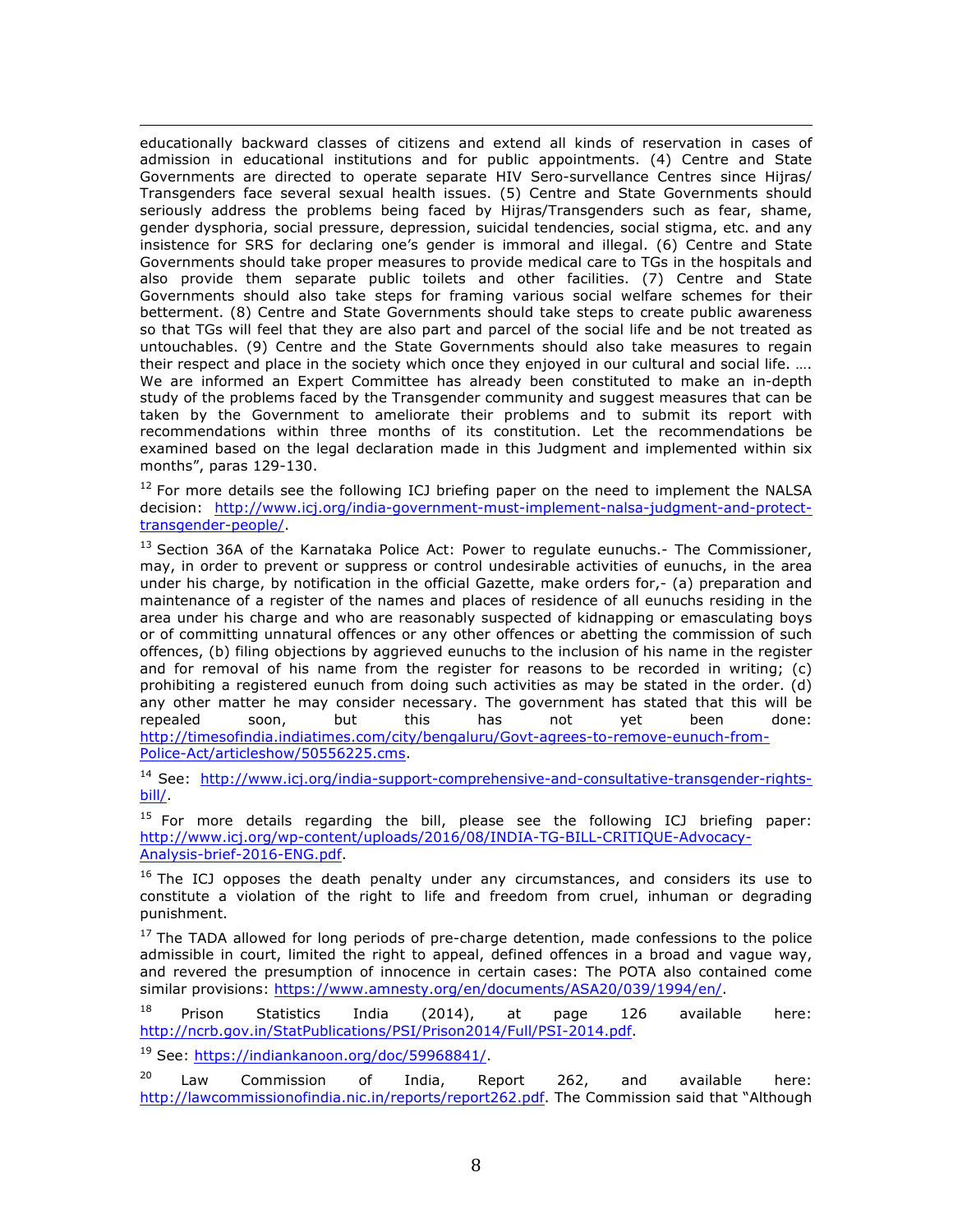<u> 1989 - Andrea Santa Andrea Andrea Andrea Andrea Andrea Andrea Andrea Andrea Andrea Andrea Andrea Andrea Andr</u> there is no valid penological justification for treating terrorism differently from other crimes, concern is often raised that abolition of death penalty for terrorism related offences and waging war, will affect national security. However, given the concerns raised by the law makers, the commission does not see any reason to wait any longer to take the first step towards abolition of the death penalty for all offences other than terrorism related offences". It also added "the Commission sincerely hopes that the movement towards absolute abolition will be swift and irreversible".

 $21$  At least 11 sections in the Indian Penal Code prescribe the death penalty. Other laws that have capital punishment include the Unlawful Activities Prevention Act, 1967; Narcotics Drugs and Psychotropic Substances Act, 1985; Maharashtra Control of Organised Crime Act, 1999; and the Army Act. A list can be found on pages 32 and 33 of the Law Commission Report.

<sup>22</sup> See for example section 364A of the Indian Penal Code: Kidnapping for ransom, etc. $-$ Whoever kidnaps or abducts any person or keeps a person in detention after such kidnapping or abduction and threatens to cause death or hurt to such person, or by his conduct gives rise to a reasonable apprehension that such person may be put to death or hurt, or causes hurt or death to such person in order to compel the Government or any foreign State or international inter-governmental organisation or any other person to do or abstain from doing any act or to pay a ransom, shall be punishable with death, or imprisonment for life, and shall also be liable to fine. In August 2015, the Supreme Court upheld the constitutional validity of this section. http://indianexpress.com/article/india/india-others/death-penalty-for-kidnap-sc-upholdsvalidity-of-sec-364a/.

<sup>23</sup> See: http://indiacode.nic.in/acts-in-pdf/132013.pdf.

 $24$  Section 50 (a) of the Bihar Excise (Amendment) Act, 2016: Whoever mixes or permits to be mixed with any liquor sold or manufactured or possessed by him any noxious drug or any foreign ingredient likely to cause disability or grievous hurt or death to human beings, shall be punishable - if as a result of such an act, death is caused, with death or imprisonment for life. Section 4 (a) of the Anti-Hijacking act 2016: Whoever commits the offence of hijacking shall be punished–(a) with death where such offence results in the death of a hostage or of a security personnel or of any person not involved in the offence, as a direct consequence of the office of hijacking.

The definition of "most serious crimes" in international law: The 1984 Safeguards Guaranteeing Protection of the Rights of those Facing Execution restricted the death penalty to "intentional crimes with lethal or other extremely grave consequences". Later the UN Secretary General stated that, "most serious crimes" meant, "offences should be life threatening, in the sense that this is a very likely consequence of the action". In 2006, the UN Special Rapporteur on extrajudicial, summary or arbitrary executions narrowed the understanding further by defining them as "cases where it can be shown that there was an intention to kill, which resulted in the loss of life".

<sup>25</sup> For example, see: http://www.icj.org/india-repeal-armed-forces-special-powers-actimmediately/.

<sup>26</sup> The J&K Public Safety Act allows for administrative detention for up to 2 years. The National Security Act also provides for administrative detention.

<sup>27</sup> For examples from Kashmir, please see "Structures of Violence" http://www.jkccs.net/structures-of-violence-the-indian-state-in-jammu-and-kashmir-2/; and "Alleged Perpetrators" http://kashmirprocess.org/reports/alleged\_Perpetrators.pdf. See list of uninvestigated extrajudicial killings in the EEVFAM v UOI case is also illustrative.

<sup>28</sup> See http://www.icj.org/india-repeal-armed-forces-special-powers-act-immediately/.

<sup>29</sup> See http://www.thehindu.com/news/national/other-states/tripura-withdraws-afspa-saysinsurgency-on-the-wane/article7252919.ece.

 $30$  For example - Code of Criminal Procedure, 1973, section 45, section 132(1), section 197; Armed Forces (Special Powers) Act 1958, section 6; Armed Forces (Special Powers) Act 1990, section 7; Unlawful Activities Prevention Act 1967, section 45; The Narcotic Drugs and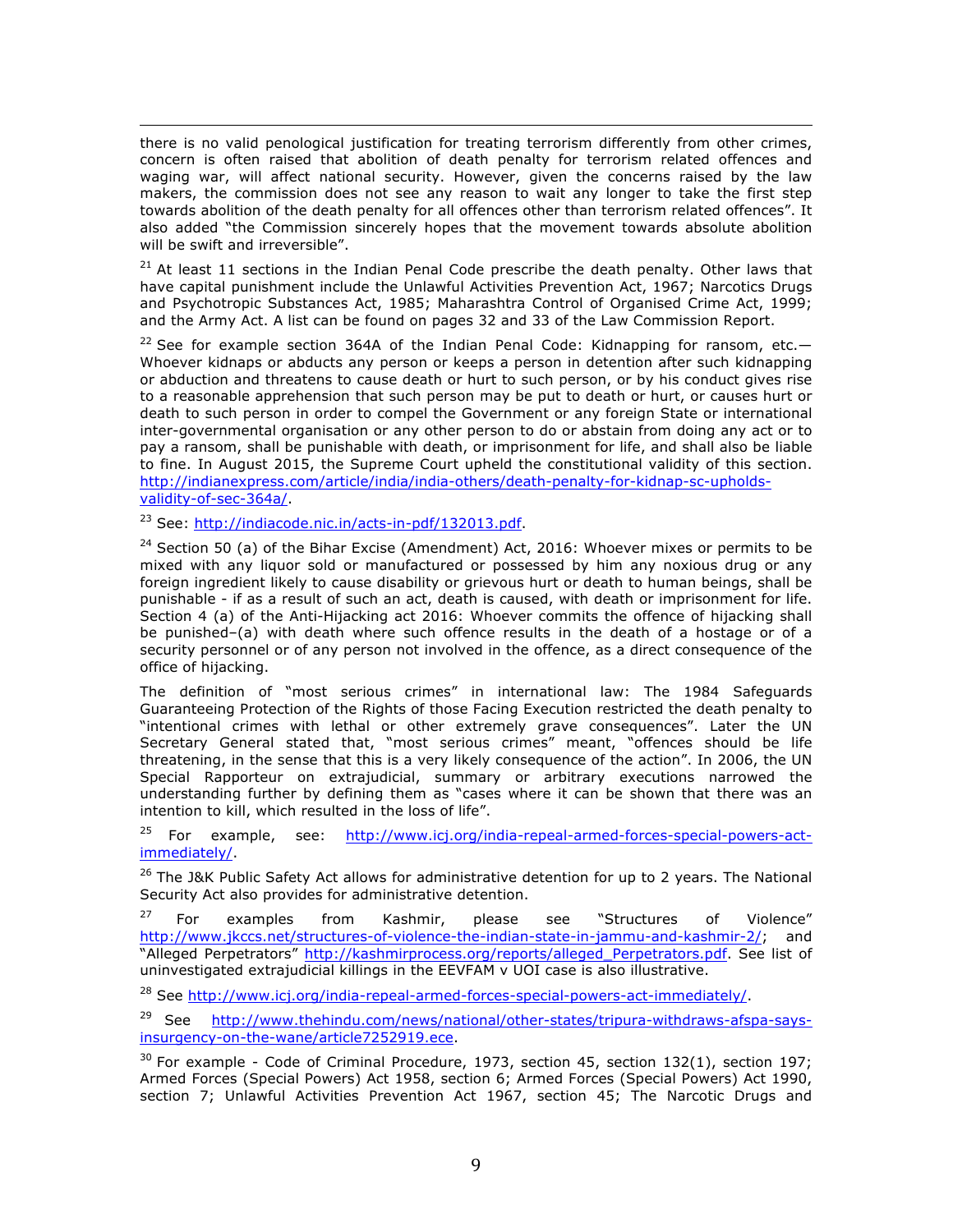<u> 1989 - Andrea Santa Andrea Andrea Andrea Andrea Andrea Andrea Andrea Andrea Andrea Andrea Andrea Andrea Andr</u> Psychotropic Substances Act (NDPS) 1985, section 59(3); Jammu and Kashmir Disturbed Areas Act 1992, section 6; Maharashtra Control of Organized Crime Act 1999, section 23(2); Jammu and Kashmir Public Safety Act 1978, section 21.

 $31$  In 2010 three civilians were extra judicially executed by Indian soldiers in Macchil, Kashmir and later falsely identified as militants. In 2013, a court martial prosecuting army personnel for their involvement in the Macchil killings found six of them guilty and recommended life imprisonment. In September 2015, it was reported that the army confirmed these sentences. See http://www.thehindu.com/news/national/other-states/court-martial-sentence-in-machilfake-encounter-confirmed/article7625081.ece.

 $32$  Trying cases of serious human rights violations before military courts raises questions about the independence and impartiality of the tribunal and contributes to impunity. This has been reaffirmed in several international standards, including the UN Draft Principles Governing the Administration of Justice through Military Tribunals; Declaration on the Protection of All Persons from Enforced Disappearance; and Updated Set of Principles for the Protection and Promotion of Human Rights Through Action to Combat Impunity.

 $33$  See section 19 of the Protection of Human Rights Act: http://nhrc.nic.in/documents/Publications/TheProtectionofHumanRightsAct1993 Eng.pdf. In the EEVFAM v UOI case, the Supreme Court said "By way of a complaint (if we may call it that) the NHRC states in the affidavit that it has written to the Central Government to increase its staff but the request has not been acted upon. It also states that to give more teeth to the guidelines issued by the NHRC, it would be appropriate if this Court directs all the States to strictly comply with them both in letter and spirit".

 $34$  Report of the Santosh Hegde Commission: http://www.hrln.org/hrln/images/stories/pdf/hedge-report-manipur.pdf.

<sup>35</sup> The order is available here: http://supremecourtofindia.nic.in/FileServer/2016-07-08\_1467967629.pdf. For a summary of the case, see: http://www.icj.org/india-supremecourt-opinion-welcome-move-towards-ending-afspa-impunity/.

<sup>36</sup> See: http://www.caravanmagazine.in/vantage/bastar; http://scroll.in/article/808039/noone-is-safe-in-chhattisgarhs-villages-women-complain-of-sexual-assault-by-security-forces.

<sup>37</sup> See: http://www.caravanmagazine.in/vantage/interview-jaglag-lawyers-evicted-bastar.

<sup>38</sup> See: http://www.thehindu.com/news/national/other-states/soni-soriattacked/article8262627.ece.

<sup>39</sup> See: http://www.bbc.com/news/world-asia-india-36386258.

<sup>40</sup> See http://www.ndtv.com/india-news/man-killed-during-clashes-in-south-kashmirsshopian-1456951.

<sup>41</sup> See http://www.nytimes.com/2016/08/29/world/asia/pellet-guns-used-in-kashmir-protestscause-dead-eyes-epidemic.html.

42 See http://www.hindustantimes.com/india-news/50-ambulances-attacked-in-kashmiractivists-blame-security-forces/story-bCmMFbQZl4x6bzzl4jXTwO.html.

 $43$  For example, in August 2016, an FIR was filed against Amnesty International in India for sedition linked to an event they had organized on human rights violations in Kashmir. Charges were dropped. In February 2016, student leaders and a former teacher were charged with sedition in Delhi for allegedly "anti-national" speech. In May 2016, the Indian Supreme Court upheld the constitutionality of criminal defamation: http://supremecourtofindia.nic.in/FileServer/2016-05-13\_1463126071.pdf.

<sup>44</sup> For example, see: http://indiatoday.intoday.in/story/vishal-dadlani-jain-guru-tarun-sagarjains-arvind-kejriwal-haryana-assembly-tehseen-poonawala/1/751038.html; http://timesofindia.indiatimes.com/india/SC-quashes-case-against-Dhoni-for-hurting-

religious-sentiments/articleshow/54020333.cms;

http://www.hindustantimes.com/bollywood/these-actors-were-charged-under-section-295abefore-kiku-sharda/story-vMJqps1bSZxQsjAOTcbBBN.html.